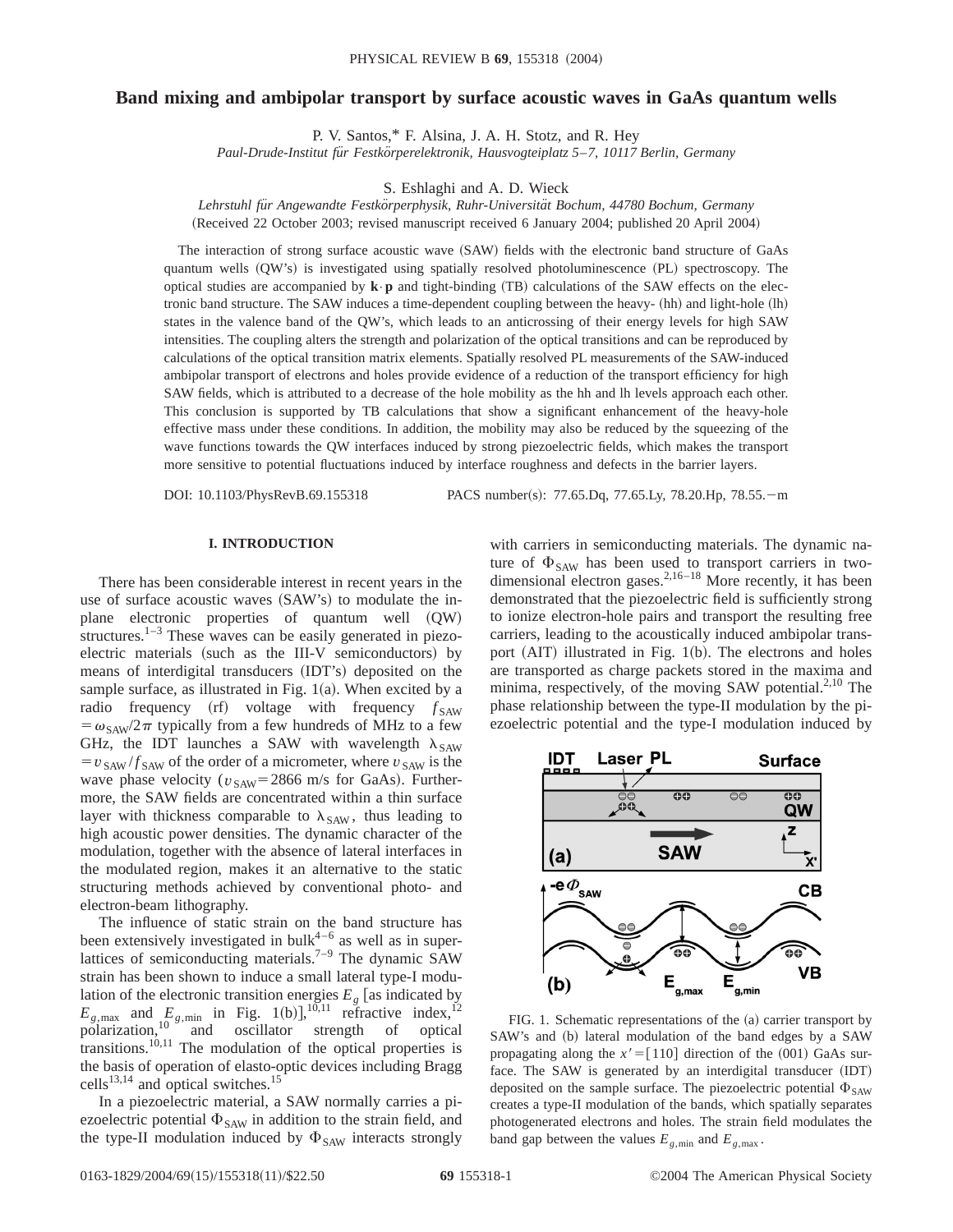the strain field produced by a SAW propagating along *x*8  $=$ [110] as illustrated in Fig. 1(b). We remind ourselves that the modulation of the band gap by the strain field also induces a longitudinal force on the carriers proportional to  $\partial E_g / \partial x'$ , where *x*<sup> $\prime$ </sup> denotes the SAW propagation direction. For SAW's in the frequency range below a few GHz, however, this force is much smaller than that due to the piezoelectric field. As a result, the SAW acoustic field normally plays a minor role in the AIT, which is therefore dominated by the piezoelectric effect.

In this paper, we report a detailed investigation of the interaction between photogenerated carriers and strong SAW fields in GaAs QW structures. The optical studies were performed using photoluminescence spectroscopy (PL) to detect the electronic transitions and the AIT resulting from the SAW and are accompanied by calculations of the effects of the strain and piezoelectric fields on the band structure using the tight-binding  $(TB)$  and the  $\mathbf{k} \cdot \mathbf{p}$  methods. In a previous study, we have investigated the interaction between carriers and low-intensity SAW fields in GaAs QW's.<sup>10</sup> Here, we show that the strong SAW fields induce a time-dependent coupling between the heavy- (hh) and light-hole (lh) states in the valence band  $(VB)$  of the QW's. This coupling leads to an anticrossing of the hh-lh energy levels as they approach each other for high SAW intensities and also alters both the strength and the polarization of the optical transitions. In addition, the calculations show that the modifications in the VB structure caused by the hh-lh coupling induce an increase of the hh effective mass and, consequently, reduce the carrier mobility. In fact, spatially dependent PL studies of the ambipolar AIT show an unusual reduction of the transport efficiency at high SAW amplitudes, which is attributed to a decrease in the mobility of the holes. Two mechanisms are invoked to explain the mobility reduction:  $(i)$  the previously mentioned mixing of the hh and lh states and (ii) the squeezing of the electron and hole wave functions towards the QW interface by the vertical component  $F<sub>z</sub>$  of the SAW piezoelectric field, which makes the transport more susceptible to potential fluctuations induced by interface roughness and defects in the barrier layers.

We start with a description of the QW samples and of the experimental techniques used to measure the PL under the influence of a SAW  $(Sec. II)$ . The experimental results are presented in Sec. III, where we first analyze the effects of the SAW strain (Sec. III A) and piezoelectric fields (Sec. III B) on the PL, and then present results relative to AIT (Sec. III C). In Sec. IV, we introduce the TB procedure used to determine the electronic band structure followed by a comparison of the calculation with the experimental results. The main conclusions are summarized in Sec. V.

## **II. EXPERIMENTAL DETAILS**

Three types of QW samples grown on GaAs  $(001)$  by molecular-beam epitaxy were investigated. Sample *A* contains three QW's  $(QW_1-QW_3)$  with short-period (AlAs/ GaAs) superlattice barriers.  $QW_1$ ,  $QW_2$ , and  $QW_3$  have thicknesses of 19.8, 15.4, and 12.2 nm, respectively, and are placed between 150 and 200 nm below the surface. Sample *B* also contains three QW's with the same thicknesses as in sample *A*, but placed at depths between 100 and 150 nm. Finally, sample *C* consists of a 12 nm thick single QW with  $Al<sub>0.3</sub>Ga<sub>0.7</sub>As barriers placed 100 nm below the surface.$ 

SAW's propagating along the  $x' = [110]$  surface direction were generated by aluminum split-finger IDT's deposited on the sample surface. The IDT's were designed for operation at a wavelength  $\lambda_{SAW}$  of 5.6  $\mu$ m, corresponding to a frequency  $\omega_{SAW}/2\pi$  of 520 MHz at 15 K for sample *A*. In sample *B*, the SAW's were generated by focusing IDT's, which produce SAW fields up to five times larger than those generated by the conventional IDT's used in the other samples.<sup>19</sup>

For the optical measurements, the samples were mounted in a cryostat with special feed-throughs for the rf excitation of the acoustic transducers. Due to rf coupling losses, the acoustic SAW power is normally much smaller than the nominal rf-power supplied by the rf generator. The setup also allows for interferometric measurements of the vertical (i.e., parallel to *z*) surface displacement induced by the SAW, which was used to calculate the absolute magnitude of the SAW acoustic field. The latter will be specified in terms of the linear power density  $P_l$  defined as the acoustic power per unit length perpendicular to the SAW propagation direction.

The PL measurements were carried out at 15 K using a confocal microscope with illumination and detection areas with a diameter of  $\approx$  2  $\mu$ m. The continuous radiation from a Ti:sapphire laser ( $\lambda_L$ =765 nm) was employed as excitation source and polarized perpendicular to the SAW propagation direction (i.e., along  $y' = [1\overline{1}0]$ ); the PL polarized either along or perpendicular to the  $x<sup>3</sup>$  direction was detected by a cooled charge coupled device (CCD) camera.

### **III. RESULTS**

In order to distinguish between the effects of the strain and piezoelectric fields, the PL measurements were performed both on the free surface and underneath a semitransparent metal stripe evaporated on the SAW propagation path. Figure 2 displays the depth dependence of both the longitudinal  $(F_{x})$  and vertical  $(F_z)$  piezoelectric fields induced by a  $\lambda_{SAW}$ = 5.6  $\mu$ m SAW on a free-surface region (solid lines) and underneath a metal layer (dashed lines) on a GaAs  $(001)$ substrate. The difference between the elastic properties of the thin  $Al<sub>0.3</sub>Ga<sub>0.7</sub>As barrier layers and GaAs were neglected in$ these calculations. The vertical dashed lines mark the region where the QW's of sample *A* are placed. Because the metal stripe short-circuits the piezoelectric field, $2,10$  the field amplitudes at the depth of the QW's are strongly reduced underneath the metal. In contrast, the strain field remains essentially unaffected by the thin metal stripe.<sup>10</sup> An alternative method to short-circuit the piezoelectric field is to perform the experiment under high optical excitation conditions. In this case, large numbers of photogenerated carriers are produced, and the screening field from the charged carriers is able to suppress the SAW piezoelectric field.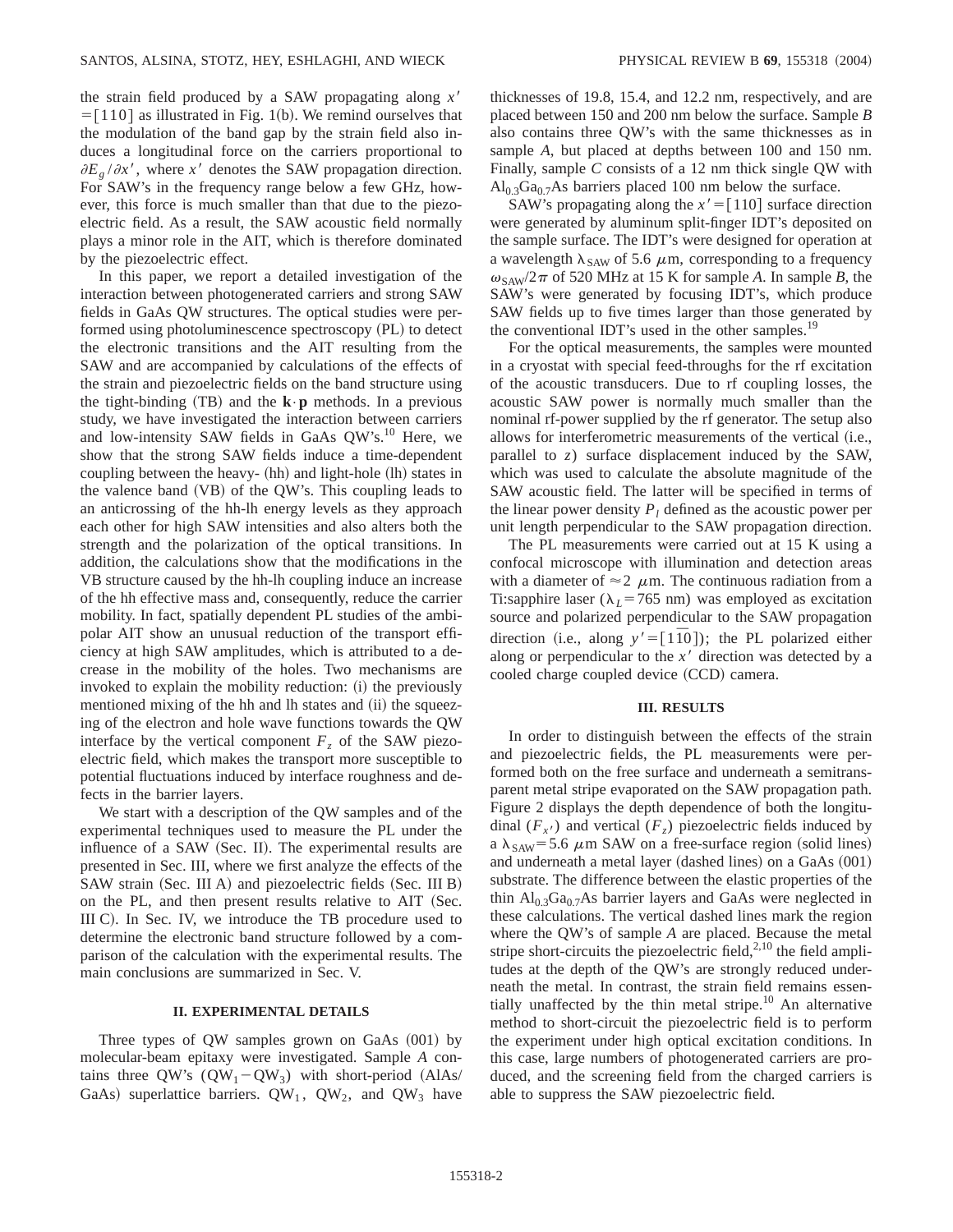

FIG. 2. Calculated depth profiles of the longitudinal  $(F_{x})$  and vertical  $(F<sub>z</sub>)$  components of the piezoelectric field induced by a SAW with  $P_1 = 100$  W/m under the free surface (solid lines) and underneath the metal stripe (dashed lines). The vertical dashed lines show the position of the QW's for sample *A*.

# **A. Strain effects**

Figures  $3(a)$  and  $3(b)$  display PL spectra recorded on sample *A* for different SAW amplitudes underneath the metal stripe and on the free surface, respectively. In the absence of



FIG. 4. Photoluminescence spectra of  $QW_1$  of sample *B* at 15 K recorded on the free surface under a SAW with different power densities  $P_l$ . The solid (dashed) arrow guides the eye to identify features associated with  $e$ -hh ( $e$ -lh) transitions of  $QW_1$ .

a SAW (upper curves), the spectra are dominated by the emission from *e*-hh excitons in the QW's with weaker features associated with the *e*-lh transitions [indicated by the dashed lines in Fig.  $3(a)$ ].



FIG. 3. Photoluminescence spectra of  $QW_1-QW_3$  of sample *A* at 15 K recorded (a) over a semitransparent metal stripe and (b) on the free sample surface, in the absence of a SAW and under SAW's with different power densities  $P_l$ . The solid and dashed lines guide the eye to identify the features associated with  $e$ -hh and  $e$ -lh transitions of  $QW_1$  and  $QW_2$ .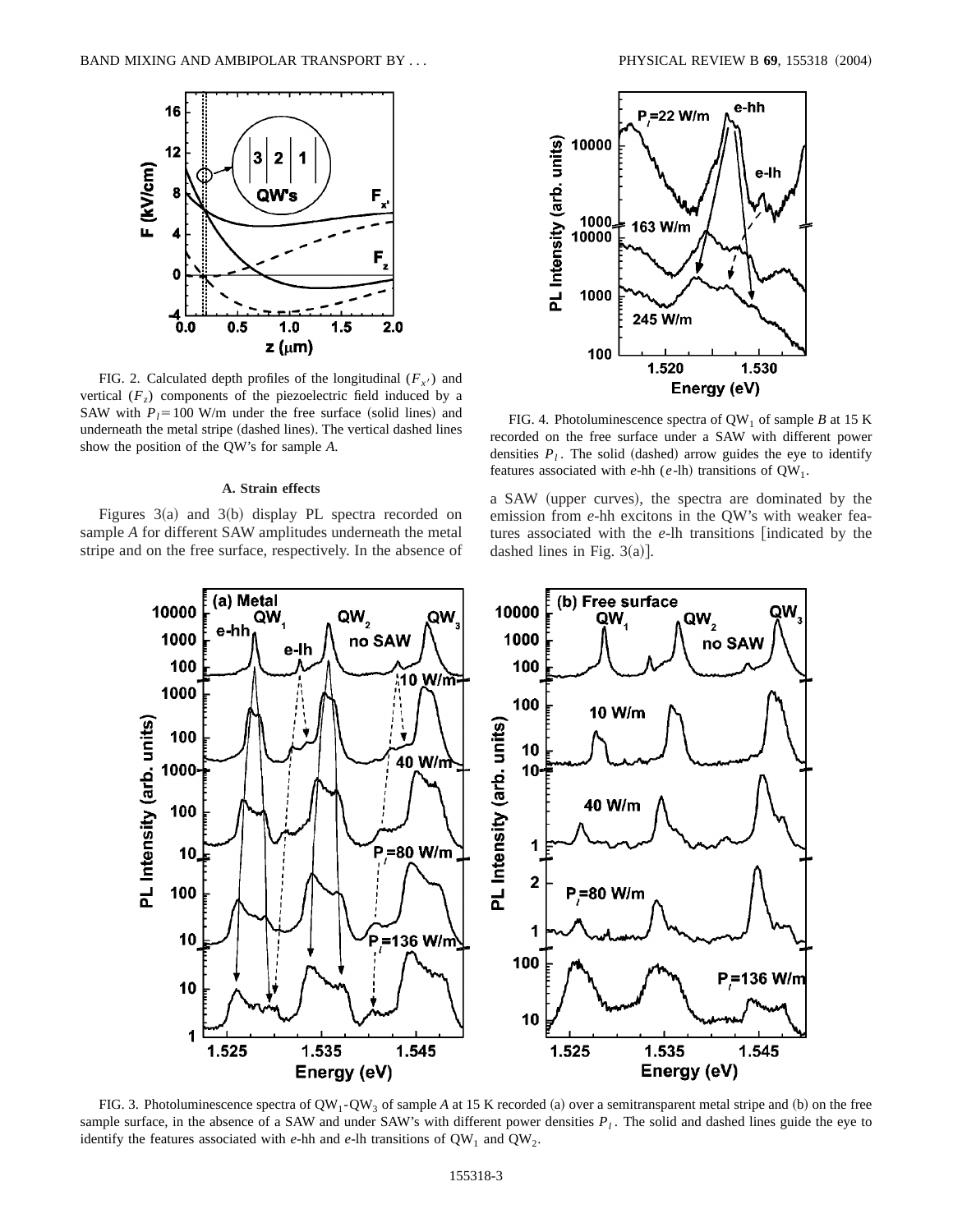

FIG. 5. Energy shifts relative to the hh transition of the hhrelated (diamonds) and lh-related (squares) transitions for  $QW_1$  of sample *A* as a function of the SAW power density  $P_l$  obtained from PL spectra recorded over the metal stripe. The normal and inverted triangles correspond, respectively, to the energies of the hh and lh transitions measured on the free surface of sample *B* under high optical excitation conditions, such that the local  $\Phi_{SAW}$  is suppressed. The filled and empty symbols denote emission collected at the SAW phases of minimum and maximum band gaps, respectively. The solid and dashed lines reproduce the energies obtained from tight-binding and  $\mathbf{k} \cdot \mathbf{p}$  calculations, respectively. The dotted lines schematically show the anticrossing position of the hh and lh transitions, which occurs for a SAW power  $P_{l,x}$  ~600 W/m. The circles denote the energies of the hh-related transitions measured on the free surface from  $QW_1$  for a SAW propagating along the [110] direction. Inset: Average energy of the *e*-hh doublet for QW1  $-QW_3$  as a function of the vertical component of the piezoelectric field. The lines correspond to calculations of the Stark shifts (see text for details).

In this section, we concentrate on PL spectra collected underneath the metal stripe [Fig. 3(a)], which are mainly sensitive to the SAW strain field. With increasing SAW intensity, each PL line splits into a doublet due to the band-gap modulation induced by the strain.<sup>10</sup> As will be discussed in detail in Sec. IV B, the lower  $[E_{hh(lh),min}]$  and higher  $[E_{hh(lh),max}]$  energy components of the doublet correspond to the transition energies at the positions of maximum tensile and compressive strain, respectively. The PL appears as two distinct spectral lines instead of a single broadened line because of the sinusoidal character of the band-gap modulation. The latter subjects the material to longer periods of highly compressive (corresponding to a higher band gap) and highly extensive (corresponding to a smaller band gap) hydrostatic strain and shorter periods of low strain values. The splitting of the PL line results, therefore, from a larger time-averaged



FIG. 6. Photoluminescence of  $QW_1$  and  $QW_2$  of sample *A* measured at 15 K on a semi-transparent metal stripe with SAW power densities  $P_l$  of 10 and 105 W/m. The spectra were recorded with polarization parallel (solid lines) and perpendicular (dashed lines) to the SAW propagation direction.

joint density of states at the positions of the minimum and maximum band gaps.<sup>10,11</sup>

The results from Fig. 3 for low SAW intensities are essentially similar to those reported in Ref. 10, where the maximum SAW power density did not exceed  $\approx$  20 W/m. The dependence of the energy splitting on SAW intensity is much larger for the  $e$ -lh transition than for the  $e$ -hh.<sup>10</sup> As a result, when the SAW amplitude increases, the lower-energy *e*-lh doublet component approaches the range of the *e*-hh transitions, as indicated by the dashed line for  $QW_1$  in Fig. 3(a). This effect becomes evident for  $P_l$  > 150 W/m in Fig. 4, which shows PL spectra recorded on sample *B*. The measurements in this case were performed on the free surface using high illumination intensities. The high density of photogenerated carriers effectively screens the piezoelectric field proven by the small degree of PL quenching. The modifications in the spectra are thus primarily associated with the SAW strain field. As will be discussed in detail below, the interaction of the low-energy *e*-hh and *e*-lh doublet component results in an anticrossing behavior as the two transitions converge for high acoustic powers.

High SAW amplitudes also change the relative intensities of the PL doublets. For low SAW amplitudes in Fig. 4, the oscillator strength is concentrated on the lower-energy doublet component. As the *e*-lh line, at the position of minimum gap, approaches and crosses the higher-energy *e*-hh transition, the ratio of the *e*-lh to the *e*-hh PL intensities suddenly increases, as demonstrated in Fig. 4. As will be shown in Sec. IV C, such a change in oscillator strength is expected in the anticrossing region.

The dependence of the transition energies of  $QW_1$  of sample *A* on SAW power is summarized in Fig. 5. The diamonds and squares show the measured energy shifts (relative to the *e*-hh transition energy in the absence of a SAW) for the transitions involving the lowest and highest VB's, respectively, as a function of  $P<sub>l</sub>$ . The data in the range of high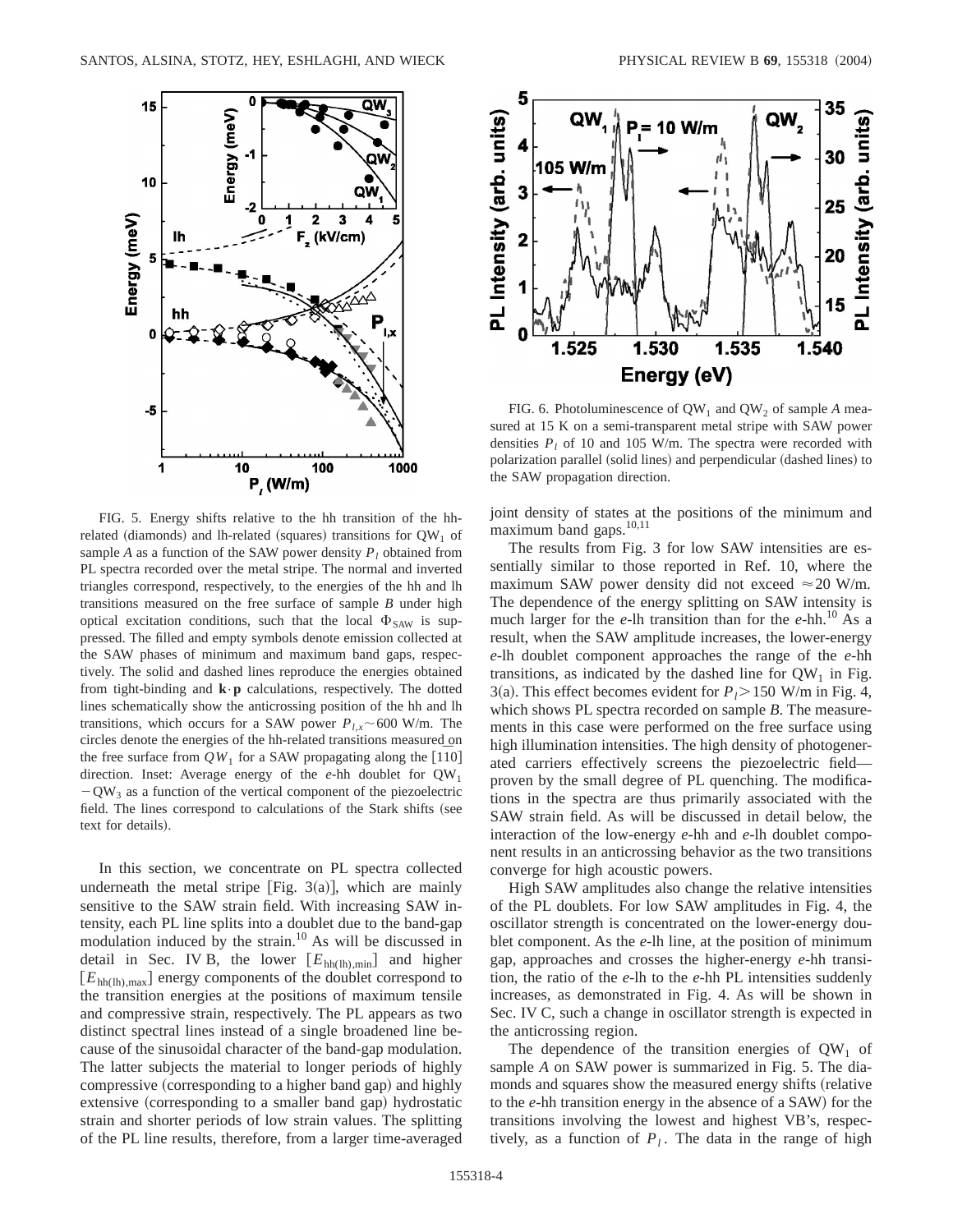powers (triangles) were obtained from PL measurements performed on sample *B* under high illumination intensities. The solid and dashed lines in Fig. 5 reproduce calculations of the *e*-hh and *e*-lh transition energies performed following the procedures to be discussed in Sec. IV B. The filled and empty symbols denote emission collected for two distinct SAW phases  $\phi_{SAW} = k_{SAW}x' - \omega_{SAW}t$ , where  $k_{SAW}$  $=2\pi/\lambda_{SAW}$  is the SAW wave vector. An important point to note is that the hh and lh states of the same phase can interact with each other. This interaction becomes particularly strong at the phases corresponding to a minimum band gap, where the hh and lh energies approache each other. The interaction leads to the anticrossing behavior at the power density  $P_{l,x}$  $\sim$  600 W/m. The dotted lines in Fig. 5 show the expected behavior in the absence of hh-lh coupling (see Sec. IV for details). Although the SAW intensities achieved in the present experiments are below  $P_{l.x}$ , there are already considerable deviations from the expected power dependence for  $P_l$  > 100 W/m.

The integrated PL collected underneath the metal stripe remains independent of the SAW amplitude for  $P_l$  $<$ 10 W/m. For higher SAW amplitudes, however, the PL intensity becomes strongly suppressed. Such a behavior has not been previously reported for measurements in QW's underneath a metal stripe: $10$  it is attributed to the much higher SAW power densities (approximately one order of magnitude higher) used in the present case, which become sufficiently strong to transport carriers even when  $\Phi_{SAW}$  becomes partially screened underneath the metal layer.

The SAW strain also leads to a polarization dependence of the emitted radiation.<sup>10,12</sup> This is apparent in Fig. 6, which displays the PL of sample *A* measured at 15 K for polarization parallel (thin lines) and perpendicular (thick lines) to the SAW propagation direction. The PL of the high-energy component of the *e*-hh doublet is preferentially polarized along the SAW propagation direction, while the low-energy component is polarized perpendicular to it. It is interesting to note that the polarization changes are very sensitive to the SAW amplitude, being observable even for low SAW intensities. As will be discussed in Sec. IV C, these changes arise from the mixing of the VB states induced by the SAW strain.

#### **B. Piezoelectric effects**

The contribution of the piezoelectric field becomes evident in the PL spectra recorded for low optical excitation outside the metal stripe [Fig.  $3(b)$ ], where the field is not susceptible to the screening by carriers in the semiconductor or in the metal layer. As with the experiments underneath the metal stripe, the PL lines from the free surface split with increasing SAW amplitude. While the PL splitting is comparable to that detected underneath the metal, the transition energies measured on the free surface are slightly redshifted. This redshift is attributed to the quantum-confined Stark effect (QCSE) associated with  $F<sub>z</sub>$  [cf. Fig. 2]. In order to support this conclusion, the inset of Fig. 5 displays the average energy of the  $e$ -hh PL doublets as a function of  $F<sub>z</sub>$  for the different QW's. The lines in the inset are the QCSE shifts calculated according to Ref. 20, which well reproduce the



FIG. 7. Spatial profiles of the integrated PL intensity for sample *C* with different SAW power densities relative to the reference level *P*0. The PL was excited by a focused laser spot at position *G*. The carriers are transported by the SAW until they recombine close to the position  $M$  at the edge of an opaque metal stripe, which is used to screen the piezoelectric field.

measured data. As expected from the QCSE, the energy shifts increase with increasing QW thickness.

For SAW power densities between 10 and 100 W/m, the degree of PL quenching on the free surface is at least an order of magnitude higher than for measurements underneath the metal strip. As illustrated in Fig.  $1(b)$ , the suppression is related to  $(i)$  the ionization of the photoexcited excitons<sup>1–3</sup> and (ii) the sweep of the electron-hole pairs out of the PL detection spot by the field component  $F_{x}$ ,  $^{3,10}$  The PL quenching for  $P_1$ <100 W/m is accompanied by a strong transfer of oscillator strength to the lower energy component of the doublets, which is much more pronounced than in Fig.  $3(a)$ . For higher SAW powers, however, the oscillator strength close to the position of the higher doublet component increases  $[cf. Fig. 3(b)].$  It is interesting to note that, in this regime, the spectral shape looks quite similar to that recorded underneath the metal stripe. Furthermore, within a narrow range of SAW power densities  $(100 \text{ W/m} < P_l)$ ,150 W/m) the PL intensity shows a remarkable *increase* with SAW amplitude [note the different vertical scales in Fig. 3(b)] and even *exceeds* that detected under the metal. The degree of PL enhancement depends on the thickness of the QW and is accompanied by pronounced PL emission for energies in between the doublets, which is particularly strong for the wider QW's.

The PL enhancement described above has been observed neither in the emission line from the substrate nor in measurements underneath the metal stripe. We also observed that it disappears as the SAW excitation frequency is detuned from resonance in order to reduce the acoustic intensity. These observations, together with the dependence on QW thickness, indicate that it is a specific property of the QW structures and not related to heating effects due to the high SAW amplitudes. Moreover, we also found that the PL enhancement as a function of  $P_l$  depends on the level of light intensity, i.e., the effect is primarily of piezoelectric origin and becomes reduced when the piezoelectric field is screened by a high density of photogenerated carriers.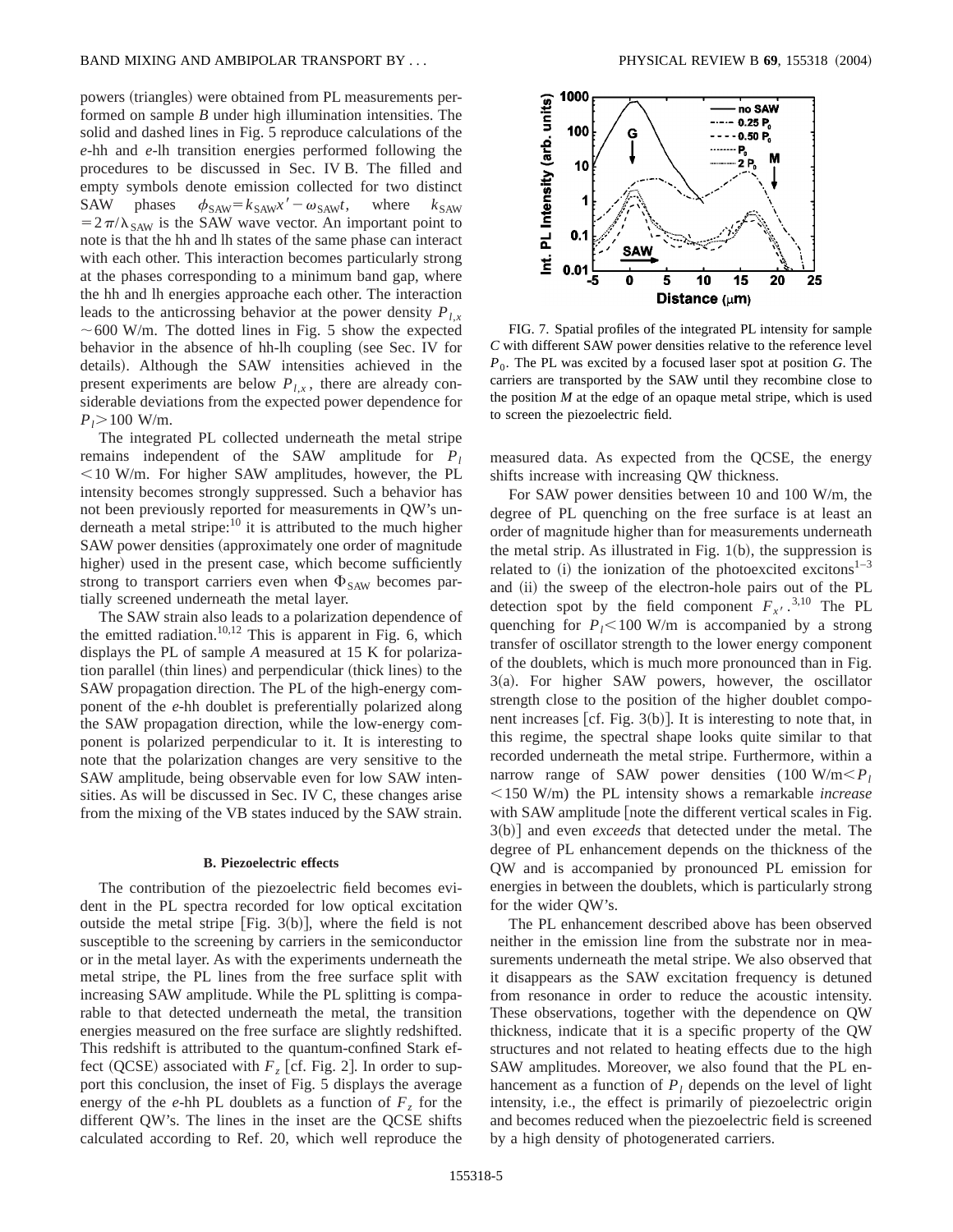#### **C. Transport efficiency**

The PL enhancement for high SAW fields is accompanied by a reduction of the transport efficiency of electrons and holes by the SAW traveling fields (cf. Fig. 1). The latter was investigated by generating *e*-*h* pairs within a microscopic  $(\ll \lambda_{SAW})$  illumination spot within the SAW path at a position denoted as *G* in Fig. 7. The electrons and holes are transported by the SAW until they recombine close to the edge *M* of an opaque metal stripe placed across the SAW propagation path 20  $\mu$ m away from *G*.<sup>2,21</sup> Figure 7 displays spatial profiles of the integrated PL intensity along the transport path recorded for different SAW powers on sample *C*. In the absence of a SAW, the PL signal decays exponentially with distance from  $G$ , as expected for exciton diffusion (solid line). Note that the PL decay is, in this case, symmetric about the generation spot *G*.

Under a weak SAW  $(P_1=0.25P_0)$ , the electrons and holes are transported by the SAW, as shown by the enhanced PL signal detected near *M* and by the strong suppression of the emission at *G*. As the SAW amplitude is further increased  $(P_l=0.5P_0)$ , the piezoelectric field also becomes sufficiently strong to transport the carriers underneath the metal stripe, thus reducing the recombination near *M*. At the same time, the recombination maximum near the metal moves closer to *M*. For powers exceeding  $0.5P_0$ , no further changes are observed near *M*. In contrast, the PL increases at *G*, in agreement with the data in Fig.  $3(b)$ . The effect is attributed to a reduction of the transport efficiency for high SAW intensities induced by the vertical component of the piezoelectric field.

### **IV. DISCUSSION**

The modifications to the band structure induced by the SAW occur on two length scales. The first is determined by the SAW wavelength, which is considerably larger than the lattice constant. The second is associated with changes of the lattice structure on the microscopic level induced by the SAW strain and piezoelectric fields. In order to take into account these two different length scales, the calculations of the effects of the SAW fields on the band structure were performed in two steps. First, the strain and piezoelectric fields induced by a SAW were determined by solving the equations for the propagation of acoustic waves in an elastic medium.22 The strain and piezoelectric fields were then used to modify the local atomic positions in microscopic band structure calculations using the TB method. We also performed, for comparison, band structure calculations using the  $\mathbf{k} \cdot \mathbf{p}$  method. These calculations included the interaction between the four highest VB's (including spin) and took into account the strain using the Hamiltonian from Bir and Pikus.<sup>6,23</sup> The  $\mathbf{k} \cdot \mathbf{p}$  calculations presented here assume infinite barrier potentials and neglect the effects of the piezoelectric field. As a result, they cannot account for the band mixing induced by the penetration of the wave functions in the barrier layers or by the asymmetries introduced by the piezoelectric field. The confinement energies of the *e*, hh, and lh states at the  $\Gamma$  point in the absence of strain were used as an input to the  $\mathbf{k} \cdot \mathbf{p}$  calculations.

### **A. Tight-binding calculations**

The TB calculations of the QW band structure were performed using a periodic supercell containing the GaAs QW and the  $Al_{0.3}Ga_{0.7}As$  barriers. Although computationally more cumbersome than macroscopic methods (such as the  $\mathbf{k} \cdot \mathbf{p}$  calculations), the TB procedure can easily handle the effects of finite barrier heights, strain, and vertical electrical fields. The TB basis consists of ten  $sp^3s^*$  orbitals<sup>24</sup> per atom; the matrix elements between them includes only nearest-neighbor interactions. The spin-orbit coupling is accounted for using the formulation described in Refs. 25 and 26. Despite the simplicity, this orbital basis reproduces reasonably well the valence and the lowest conduction bands  $(CB's)$  of most bulk semiconductors.<sup>24</sup> The TB parameters for GaAs, which were extracted from Ref. 27, are well suited for the present investigations since they reproduce well the electron and the heavy-hole effective masses at the  $\Gamma$  point of bulk GaAs. The QW barriers were modeled by a  $\text{Al}_{0.3}\text{Ga}_{0.7}\text{As}$  alloy with TB parameters interpolated from those of GaAs and AlAs.<sup>28,35</sup> The parameters for the As interface atoms were assumed to be an average between those in GaAs and  $Al_{0,3}Ga_{0,7}As$ . Finally, a VB offset of 0.16 eV was subtracted from the intra-atomic diagonal TB parameters of the  $Al<sub>0.3</sub>Ga<sub>0.7</sub>As layers in order to reproduce the band$ discontinuity at the interfaces.

The positions of the atoms in the TB supercell were modified according to the local SAW strain field. The relative atomic positions within the distorted unit cell, however, are not unambiguously defined by the elasticity theory. These positions were calculated using the internal parameter.<sup>29</sup> The intersite TB parameters were corrected for the changes in the interatomic distances induced by the strain according to the power law

$$
V_{ij} = V_{ij,0} \left(\frac{r}{r_0}\right)^{\alpha_{ij}},\tag{1}
$$

where  $V_{ii}$  with  $i, j = s, p$  denotes the intersite TB parameters for  $s$ - and  $p$ -like orbitals (as defined in Ref. 30) and  $r$  is the anion-cation distance. The subscript 0 in  $V_{ij}$  and *r* is used to denote the equilibrium values for these quantities (i.e., in the absence of a strain). The simplest approximation consists of taking  $\alpha_{ii}$ =2.<sup>31</sup> We found, however, that while this approximation reproduces relatively well the strain dependence of the VB states, it strongly underestimates the hydrostatic deformation potential  $a_{hyd}^{(\overline{CB})}$  of the lowest CB. In order to overcome this deficiency, we remember that in the nearestneighbor TB approach used here, the CB energy at the  $\Gamma$ point is simply given by

$$
E_{CB} = \frac{E_{s_1} + E_{s_2}}{2} + \frac{1}{2}\sqrt{D},\tag{2}
$$

where the  $E_{s_j}$ 's denote the on-site energy for anions ( $j=1$ ) and cations  $(j=2)$  and  $D = (E_{s_1} - E_{s_2})^2 + 4V_{xx}^2$ . By taking the derivative of  $E_{CB}$  with respect to the *r*, one can show that  $\alpha_{ss}$  is related to  $a_{hyd}^{CB}$  by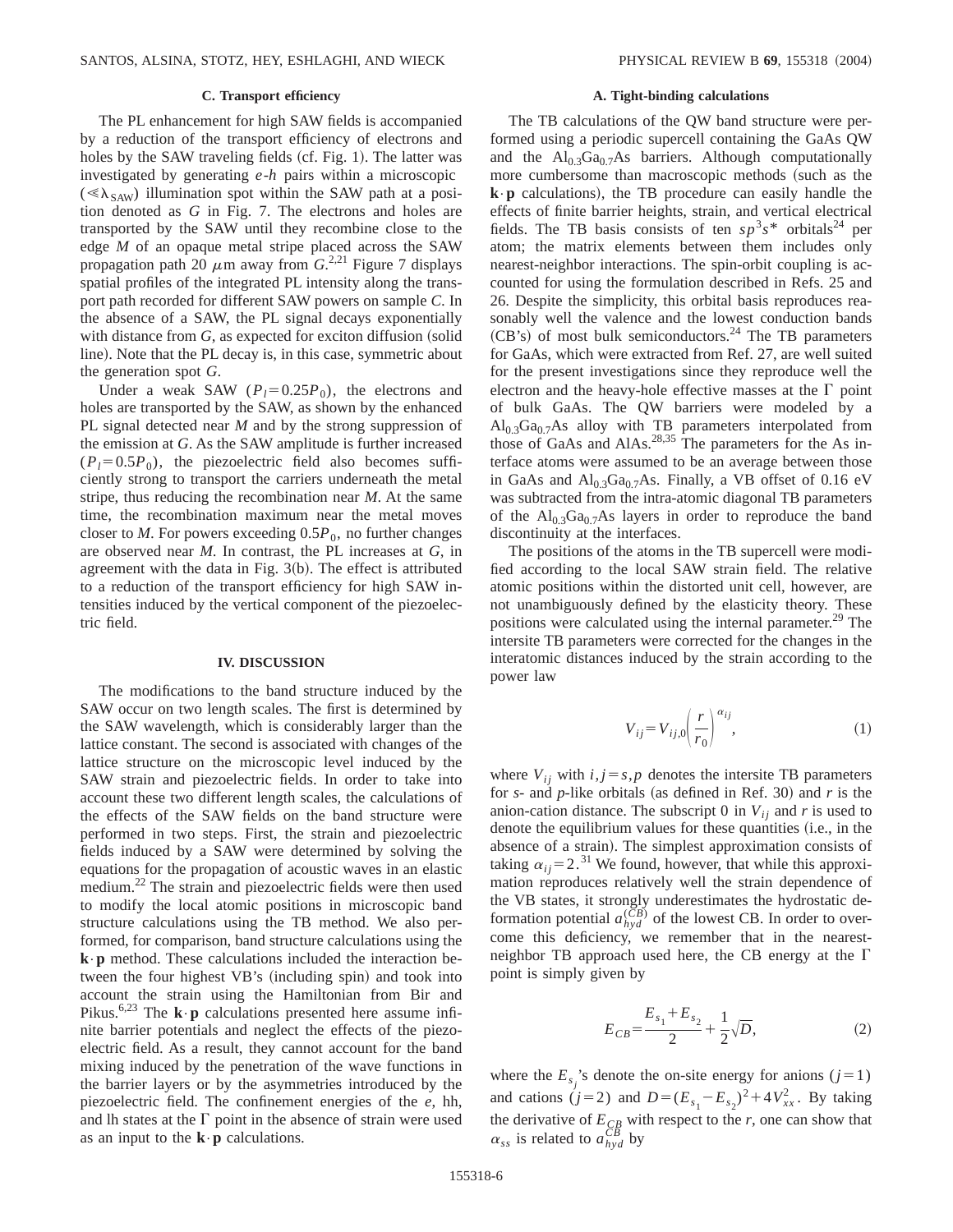

FIG. 8. Calculated dependence on the SAW phase  $\phi_{SAW}$  of the: (a) hydrostatic strain  $s<sub>0</sub>$  (solid line) and piezoelectric potential  $\Phi_{SAW}$  (dashed line), (b) lowest conduction band (*e*, triangles), highest heavy-hole (hh, diamonds) and light-hole (lh, squares) bands as well as the second heavy-hole band (hh<sub>2</sub>, crosses) at the  $\Gamma$  point, as determined by TB calculations, and (c) effective hh masses parallel  $(m<sub>hh</sub>)$  and perpendicular  $(m<sub>hh</sub>)$  to the SAW propagation direction. The solid lines in (b) represent the corresponding values obtained from a 4-band **k**•**p** calculation for the hh and lh levels. All energy shifts are relative to the band edges of bulk GaAs. The calculations were performed for a SAW propagating along the [110] direction with  $P_l$ =200 W/m including [solid symbols in (b) and (c)] and neglecting (open symbols) the vertical component of the piezoelectric field  $F_z$ . Note that the CB energy shifts in (b) are practically independent of  $F_z$ .

$$
a_{hyd}^{(CB)} = -\frac{2\,\alpha_{ss}}{3\,\sqrt{D}}V_{ss,0}.\tag{3}
$$

A similar expression, with the subscripts *s* replaced by *p*, applies for the VB hydrostatic deformation potential. By using values from Ref. 23, we obtain  $\alpha_{ss} = 4.57$  and  $\alpha_{pp} = 2$  for GaAs. For the interaction between *s* and *p* orbitals, we used  $\alpha_{sp}=(\alpha_{ss}+\alpha_{pp})/2.$ 

The effects of the vertical piezoelectric field component *Fz* were included by changing the on-site TB parameters following the procedure described in Ref. 32. Due to the large SAW periods, the effects of the longitudinal field cannot be taken into account by the microscopic TB method. In this case, the TB calculations were used to determine the wave-vector dispersion of the energy bands close to the  $\Gamma$ point. From the dispersion, the effective mass was then determined for different SAW phases.

The TB calculations were performed for a QW with the same thickness as  $QW_1$  in samples *A* and *B*. Due to the small hh-lh splitting, this QW exhibits the strongest SAW-induced coupling between these levels for the SAW power densities used in the experiments. In the supercell calculations, the GaAs layers were assumed to have a thickness of 140 monolayers  $(19.8 \text{ nm})$  and to be spaced by 32-monolayer-thick  $(4.53 \text{ nm})$   $\text{Al}_{0.3}\text{Ga}_{0.7}\text{As}$  layers. As in the experiments, the SAW was assumed to propagate along the [110] direction of the  $(001)$  GaAs surface.

#### **B. Strain-induced effects: Transition energies**

In this section, we discuss the effects of SAW strain on the band structure, which determines the transition energies in PL experiments underneath the metal stripe  $|cf. Fig. 3(a)|$ . The effects of the piezoelectric field, which were not included in the calculations presented here, will be addressed in Sec. IV D.

The SAW strain field possesses three nonvanishing strain components  $\epsilon_{x'x'}$ ,  $\epsilon_{zz}$ , and  $\epsilon_{x'z}$  in the reference frame with main crystal axes  $x' = [110]$ ,  $y' = [1\overline{1}0]$ , and  $z = [001]$ . The dependence of the hydrostatic component  $s_0 = \epsilon_{x^3} x^3 + \epsilon_{zz}$  calculated using the elastic model for SAW propagation is illustrated in Fig.  $8(a)$ . The lateral variation of the SAW strain field leads to a dependence of the band edges on the SAW phase  $\phi_{SAW}$  or, equivalently, on position  $x^{\prime}$  in the QW plane. The open symbols in Fig.  $8(b)$  display the strain-induced modulation of the lowest  $CB$   $(e)$  and of the three highest VB's (hh, lh, and hh<sub>2</sub>) at the  $\Gamma$  point under a SAW with  $P_l$ =200 W/m as a function of  $\phi_{SAW}$ . The strain mixes hh and lh states. Here, the VB's are denoted according to their dominating character determined from the symmetry of the TB wave functions as hh (diamonds), lh (squares), and hh<sub>2</sub> (crosses, corresponding to the second hh state). The solid lines represent, for comparison, the corresponding VB energies (hh and lh) obtained from the  $\mathbf{k} \cdot \mathbf{p}$  calculations. The two calculation methods yield comparable results for both the CB and the hh states, but small differences are observed for the lh states.

The modulation of the electronic  $VB \rightarrow CB$  transition energies is dominated by the shifts of the CB induced by the hydrostatic component  $s_0$ . The CB minimum (maximum) as well as the minimum (maximum) band gap occur for a SAW phase  $\phi_{SAW} = \pi$  rad ( $\phi_{SAW} = 0$  rad), where *s*<sub>0</sub> reaches its maximum (minimum) value. The shear component  $\epsilon_{x,z}$  vanishes at these phases. The strain field then consists only of a tensile (compressive) component  $\epsilon_{x'x'}$  along the *x'* direction plus a smaller compressive (tensile) component  $\epsilon_{zz}$  along the *z* direction.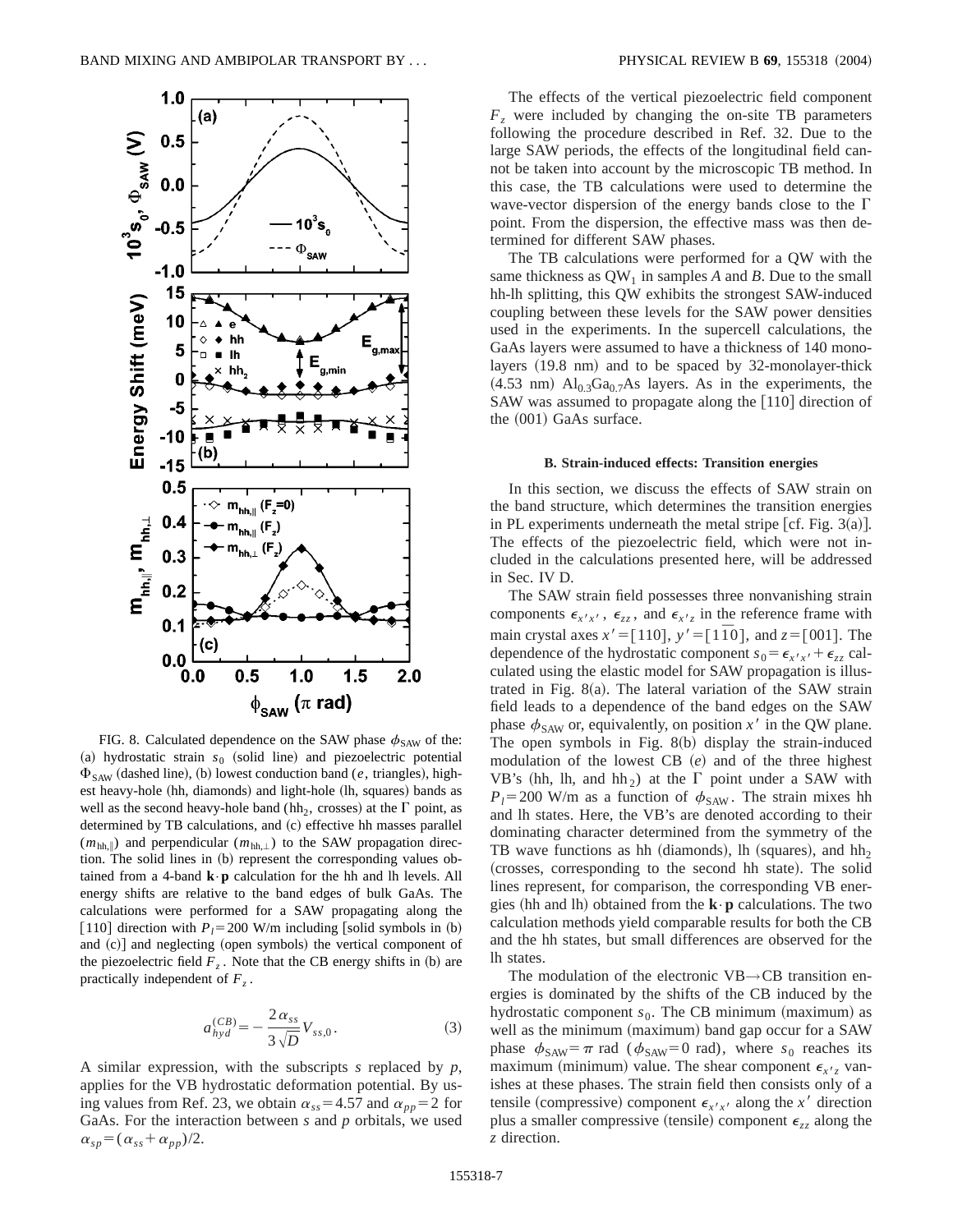

FIG. 9. Calculated in-plane electronic dispersion of QW<sub>1</sub> along the directions  $[0\,\overline{0}0] \rightarrow \Gamma \rightarrow [110]$  (a) in the absence and (b) under a SAW with  $P_l$ =200 W/m. The electronic wave vector **k** is specified in units of  $2\pi/a_0$ , where  $a_0$  is the GaAs lattice constant. The conduction band  $(CB)$  states are indicated by circles. The valence band (VB) states are denoted according to their dominant character at the  $\Gamma$  point by diamonds (hh-like), squares (lh-like), and crosses (hh<sub>2</sub>-like). The symbols in (b) were calculated including (solid symbols) and neglecting (open symbols) the effects of the vertical component of the piezoelectric field  $F<sub>z</sub>$ . All energies are relative to the band edges of bulk GaAs.

The hydrostatic deformation potential of the VB is much smaller than that of the  $CB<sup>23</sup>$ . The modifications of the VB are primarily determined by the mixing of states induced by the uniaxial strain component  $s_u = \epsilon_{x'x'} - \epsilon_{zz}$ . For the SAW amplitude  $P_1$ =200 W/m in Fig. 8, the highest VB has a predominantly hh character. The first lh and the second hh  $(hh<sub>2</sub>)$ are strongly mixed in this QW (see discussion below). The second VB is predominantly of lh character at the position of minimum gap  $(E_{g,\text{min}})$ , but away from this point, it becomes  $hh<sub>2</sub>$ -like [crosses in Fig. 8(b)]. For higher SAW amplitudes, however, the relative positions of the first hh and lh levels may change.

The dependence of the transition energies at the  $\Gamma$  point on SAW amplitude is compared to the experimental data in Fig. 5 (lines). The solid and dashed lines were obtained from TB and  $\mathbf{k} \cdot \mathbf{p}$  calculations, respectively. The  $\mathbf{k} \cdot \mathbf{p}$  calculations well reproduce the measured data. The TB calculations overestimate the lh energy level in the absence of a SAW by approximately 1.5 meV. To allow for a better comparison with the experimental data, this energy shift was subtracted from the TB *e*-lh transition energies in Fig. 5. The calculations show the reduction of the *e*-hh and *e*-lh energy splitting and the anticrossing behavior at the position of minimum gap. The faster reduction of the *e*-lh energy reflects the welldocumented upward shift of the lh states for a negative uniaxial strain  $s_u$  along the QW axis.<sup>8</sup> In order to estimate the anticrossing energy, the dotted lines were obtained by reflecting the upper hh and lh branches along a horizontal line passing through the energy of these states in the absence of a SAW. Since the modes of the upper branch do not interact with each other, the dotted lines approximate the power dependence in the absence of a hh-lh coupling and cross for  $P_{l,x}$  ~ 600 W/m. For higher power densities, the upper VB at the  $\Gamma$  point becomes predominantly of lh character.

The SAW strain also modifies the transition energies away from the  $\Gamma$  point. The open symbols in Figs. 9(a) and 9(b) compare the dispersion of the lowest CB (dots) and of the three highest VB's of QW<sub>1</sub> along the line  $\lceil 0\bar{1}0 \rceil \rightarrow \Gamma$  $\rightarrow$ [110] in the absence of a SAW and for a SAW with *P*<sub>l</sub>  $=$  200 W/m, respectively. As in Fig. 8, the bands are denoted according to their predominant character as hh-like (dia-



FIG. 10. Dependence of the optical transition matrix elements  $|M|^2$  (in units of  $|\mathbf{p}|^2 = |\langle s|\mathbf{p}|p\rangle|^2$ ) for transitions from the CB to the (a) first and (b) second VB's on the linear power density  $P_l$  for SAW's propagating along the  $\lceil 110 \rceil$  direction. Calculations are shown for transitions at SAW phases of  $\phi_{SAW} = \pi$  (circles) and 0 rad (squares) for polarizations parallel (open symbols) and perpendicular (filled symbols) to the SAW propagation direction.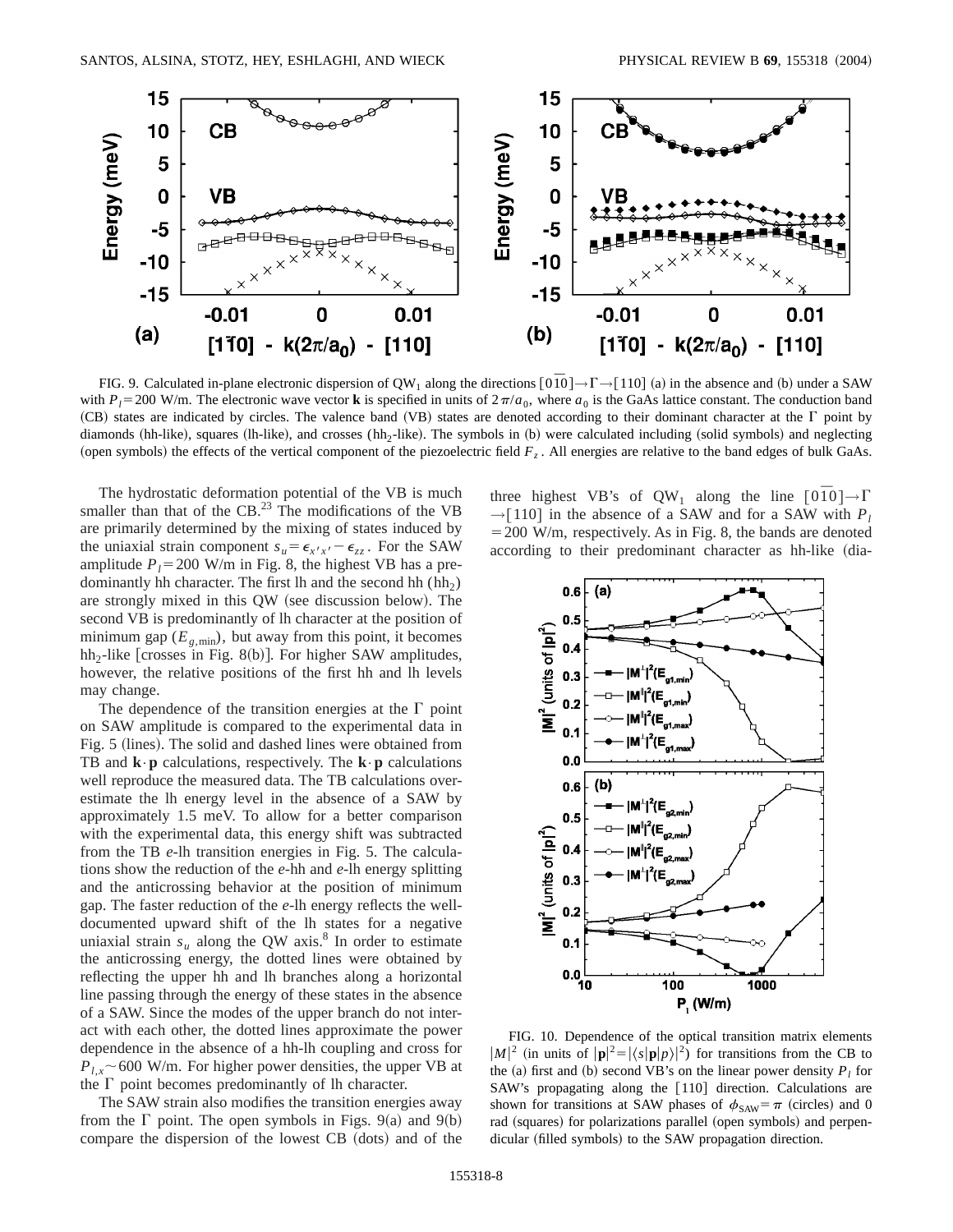

FIG. 11. Wave-function amplitudes  $(|\Psi|^2)$  for electrons (*e*, dots), hh (diamonds), and lh (squares) states in  $QW_1$  at the SAW phase of minimum gap ( $\phi_{SAW} = \pi$  rad) for *P*<sub>1</sub>=200 W/m. The vertical dashed lines indicate the position of the interfaces between the QW and the  $Al_{0,3}Ga_{0,7}As$  barriers.  $z=10$  nm corresponds to the position of the upper QW interface.

monds), lh-like (squares), and hh<sub>2</sub>-like (crosses). We note, however, that the lh and  $hh<sub>2</sub>$  states interact strongly for the given QW thickness.<sup>27,33</sup> The lh-hh<sub>2</sub> interaction is partially responsible for the upward dispersion of the lh level away from the  $\Gamma$  point. The bands under a SAW in Fig. 9(b) were calculated at the phase of maximum tensile strain [i.e., for  $\phi_{SAW} = \pi$  rad in Fig. 8(b)] neglecting (open symbols) and including (solid symbols) the effects of the vertical piezoelectric field component  $F_z$  (see Sec. IV D).

As in Fig. 8, the primary modification induced by the strain in Fig.  $9(b)$  is a downward shift of the CB. A closer analysis of the dispersion also shows that the mixing of the VB's under the SAW fields flattens the hh dispersion close to  $\Gamma$  along the  $[110]$  **k** direction and, therefore, increases the effective heavy-hole mass  $m_{hh}^*$ . This effect is quantified by the open diamonds in Fig.  $8(c)$ , which displays the phase dependence of  $m_{hh}^{*}$  for transport along the propagation direction for  $P_l$ =200 W/m. As expected, the maximum  $m^*$  occurs for  $\phi_{SAW} = \pi$  rad, where the hh-lh mixing is the strongest. For high SAW amplitudes (close to  $P_{l,x} \approx 600$  W/m), the calculations indicate a reversal in sign of the effective mass at the  $\Gamma$  point (not shown here). As a result, the VB maximum shifts to a **k** vector away from the zone center.<sup>9</sup> Due to the stronger dispersion of the CB, however, the maximum and minimum transition energies remain at  $\Gamma$  for the entire range of SAW power levels used in the experiments presented here.

#### **C. Oscillator strength**

The experimental data in Figs.  $3(a)$  and 4 show, in addition to the energy splittings, significant changes in the relative intensities of the optical transitions with increasing SAW amplitude. In order to understand these variations, we have used the TB method to calculate the dependence of the optical transition matrix elements *M* on SAW strain.

Figures 10(a) and 10(b) display the matrix elements  $|M|^2$ at the  $\Gamma$  point for the lowest transition energies  $E_{g1}$  and  $E_{g2}$ , respectively, as a function of  $P_l$  (due to the very small transition matrix elements, transitions to the CB involving the hh<sub>2</sub> band were not considered).  $|M|^2$  is specified in units of

the squared matrix element  $|\mathbf{p}|^2$  of the momentum operator **p** between *s* and *p* orbitals in GaAs given by  $|\langle s|\mathbf{p}|p\rangle|^2$ . Calculations are presented for polarization parallel  $(\|)$  and perpendicular  $(\perp)$  to the SAW propagation direction. The subscripts min and max denote transitions at SAW phases of  $\pi$ and 0 rad corresponding, respectively, to the minimum and maximum values of the band gap.

For low SAW amplitudes,  $E_{g1}$  [Fig. 10(a)] and  $E_{g2}$  [Fig.  $10(b)$ ] correspond to the  $e$ -hh and  $e$ -lh transitions, respectively. The calculations, in this case, approach the expected ratio of 3:1 between the  $|M|^2$  values for the *e*-hh and *e*-lh transitions in bulk GaAs. With increasing SAW intensity, the interaction between the hh and lh levels at the position of minimum gap [indicated by the squares in Figs.  $10(a)$  and  $10(b)$  induces a transfer of oscillator strength between them. In order to compare the calculated oscillator strengths with the experimental results of Fig.  $6$  (and also of Fig. 4), we are first reminded that these PL measurements detect the emission with polarization along the SAW propagation direction  $(x<sup>8</sup>)$  direction). In agreement with Fig. 10(a), the lowest energy transition for each  $QW$  in Fig. 6 (corresponding to  $E_{g1,min}$ ) becomes preferentially polarized in the perpendicular direction as the SAW power increases. The opposite polarization is observed for the second transition  $(E_{g1,max})$ . Note that the SAW induces significant polarization changes even for relatively weak acoustic amplitudes. This behavior results from the linear dependence of the polarization on the hh-lh coupling, which contrasts with the quadratic dependence of the energy shifts as a function of SAW intensity.

The interaction between the hh and lh levels is maximal at the anticrossing power ( $P_{l,x}$  ~ 600 W/m), where the oscillator strength and polarization of  $E_{g1,min}$  and  $E_{g2,min}$  approach each other [indicated by the squares in Figs.  $10(a)$  and  $10(b)$ . The behavior close to the anticrossing point is reproduced in the PL spectra recorded for high acoustic powers in Fig. 4, which shows that the lowest *e*-lh transition gains oscillator strength as the lh level approaches the hh level. Above the anticrossing power, the  $E_{g1,min}$  level becomes predominantly lh-like.

#### **D. Transport properties**

In this section, we consider the modifications of the band structure induced by  $F<sub>z</sub>$  and  $F<sub>x'</sub>$ . Before proceeding to the energy shifts induced by  $F_z$ , we briefly discuss the modifications introduced by this field on the electronic wave functions. The latter are illustrated in Fig. 11 as calculated for the phase  $\phi_{SAW} = \pi$  rad and a SAW power of *P*<sub>1</sub>=200 W/m. *F<sub>z</sub>* shifts the electron and hole wave functions towards opposite QW interfaces with several consequences. First, it changes the energy, dispersion, and the coupling of the electronic states as will be discussed in detail below. Second, it reduces the optical matrix elements between conduction and valence states as the electron and hole charge densities become spatially separated along *z*. Finally, the combined charge separation by  $F_z$  and  $F_{x}$ , which are displaced in phase by 90° with respect to each other, leads to the SAW-induced transport pattern displayed in Fig.  $1(a)$ . Note that according to Fig. 11 (calculated for the phase  $\phi_{SAW} = \pi$  rad), the elec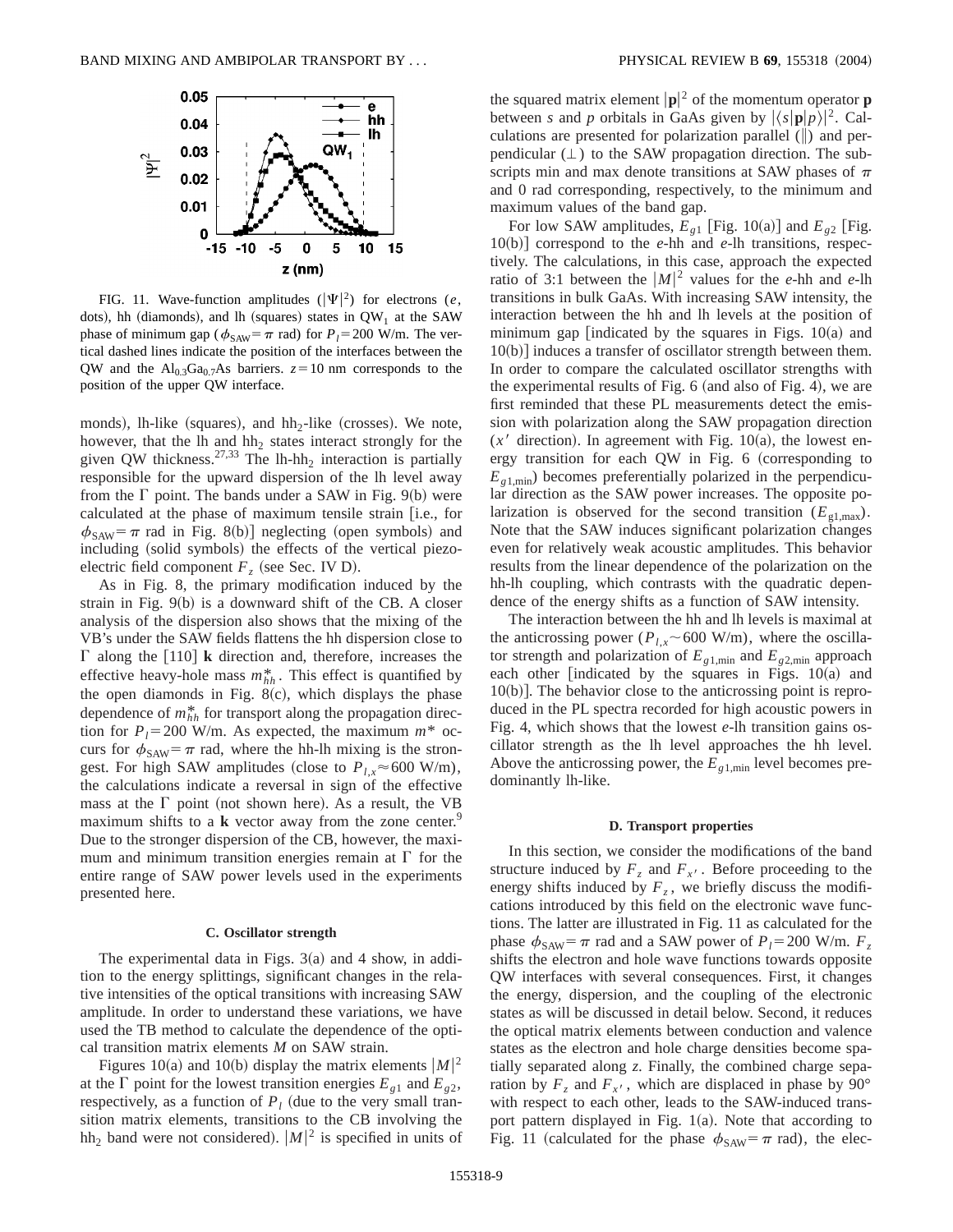trons are transported as charge packets squeezed against the upper QW interface. Due to the phase shift of approximately  $\pi$  between the electron and hole packets, the holes are also transported along the upper interface. The proximity of the transport path to the interface is expected to affect the transport efficiency since the carriers become more susceptible to scattering by potential fluctuations and defects at the interface or in the barriers.

The modification of the energy levels induced by  $F_z$  is shown by the solid symbols in Figs. 8 and  $9(b)$ . The most apparent effect is a reduction of the *e*-hh and, to a lesser extent, the *e*-lh transition energies induced by the QCSE. The shifts are primarily caused by an increase of the VB energy levels, which are more pronounced than those of the CB due to the larger hole effective mass. The larger hole mass also leads to a more pronounced squeezing of the VB wave functions towards the QW interfaces (cf. Fig. 11). Since the energy shifts associated with the QCSE are quadratic in  $F_z$ , the band gap is reduced both at the SAW phases of maximum compressive and tensile strain [cf. Fig. 8 $(b)$ , corresponding to the maximum and minimum band gaps, respectively]. As a result, the QCSE redshifts both components (and therefore their average energy) of the strain-induced PL doublet by the same amount as illustrated by the solid symbols in the inset of Fig. 5.

The vertical field also increases the hh effective mass along the SAW propagation direction at the position of minimum gap. This effect is evident by the flattening of the hh dispersion along the  $\lceil 110 \rceil$  direction in Fig. 9(b) and quantified in Fig.  $8(c)$ , which compares the effective mass determined neglecting (open diamonds) and including (solid diamonds)  $F<sub>z</sub>$  in the calculations. TB calculations performed inverting the field direction yield approximately the same levels of mass enhancement, thus indicating that, as for the Stark shifts, the field-induced mechanisms is quadratic in  $F_{z}$ . It is also interesting to note that the hh mass becomes large even though the splitting between the hh-like and lhlike levels close to  $\Gamma$  increases with  $F_z$  [cf. Fig. 9(b)]. While further investigations are required to determine the precise mechanism for the field-induced mass enhancement, we speculate that it is due to a stronger coupling between the hh and the  $hh<sub>2</sub>$  and lh levels in the asymmetric potential profile induced by  $F<sub>z</sub>$ .

Based on the previous discussion, we propose the following model for the evolution of the PL spectrum (on the free surface) with increasing SAW amplitudes [cf. Fig.  $3(b)$ ]. For SAW power densities  $P_1$ <100 W/m, the carrier distribution within the SAW potential and recombination dynamics are determined primarily by  $F_{x}$ . For SAW's propagating along the  $\lceil 110 \rceil$  direction, preferential recombination takes place at the SAW phases corresponding to the minimum band gap. This behavior, which has been discussed in detail in Refs. 11 and 34, is associated with the lower mobility of the holes as compared to the electrons. The piezoelectric potential  $\Phi_{SAW}$ concentrates the electrons and holes near the positions of minimum and maximum band gap, respectively  $[cf. Fig. 8].$ When carriers are generated close to the positions of maximum gap, the highly mobile electrons are quickly extracted by the piezoelectric field, thus leading to a weak PL. In contrast, when the generation takes place close to the positions of minimum gap, the lower hole mobility prevents an effective carrier separation. Consequently, the intensity of the lower energy doublet component is expected to exceed the higher energy one, in agreement with Fig.  $3(b)$ .

The role of the vertical field  $F<sub>z</sub>$  becomes important when the SAW power density exceeds 100 W/m. The larger band masses and the squeezing of the wave functions towards the upper QW interface lead to a reduction of the effective hole mobility. As a result, the PL at the generation point increases as the carriers are not efficiently separated  $[cf. Fig. 3(b)]$ while the transport efficiency reduces  $[cf. Fig. 7]$ . For SAW's propagating along the  $[110]$  direction, the larger effective mass primarily affects the AIT transport by reducing the ionization efficiency of electron-hole pair photogenerated close to the phases of minimum gap. The ionization at these positions, where the hole mobility is low, rely on the drift of the holes to the locations of minimum piezoelectric potential and maximum gap  $[cf. Fig. 1(b)].$  In subsequent transport, the holes are captured at the phases of larger band gap, where no mass enhancement occurs. We note that a different behavior is expected for SAW's propagating along the  $\lceil 1\overline{1}0 \rceil$  direction, where the holes are transported close to the SAW phases of minimum gap.<sup>34</sup>

The PL enhancement with increasing SAW amplitudes occurs only within a narrow range of SAW powers. For higher powers, the reduced overlap between the electron and hole wave functions shown in Fig. 11 prevents carrier recombination at the position of minimum and maximum gap, where  $F_z$ peaks. The recombination then takes place preferentially at the phases where  $F<sub>z</sub>$  vanishes, thus leading to considerable PL emission at energies in between the strain-split doublets [compare the lowest curves in Figs. 3(a) and 3(b)]. This effect is pronounced for wider QW's, where  $F<sub>z</sub>$  is more effective in separating the electron and hole charge densities, in agreement with the lowest spectrum in Fig.  $3(b)$ .

The longitudinal field  $F_{x}$ , plays the primary role in the transport properties by SAW's as it is this sinusoidal modulation that carries the electrons and holes along the SAW propagation direction. Furthermore, we have showed in this paper that the strain field and the vertical component of the piezoelectric field  $F<sub>z</sub>$  do significantly alter the energy levels within the QW so that their influence on the AIT cannot be neglected. Most surprisingly, under certain conditions  $F_z$ plays a fundamental role in the transport dynamics. In fact, the lowest curves in Figs. 3(a) and 3(b) show that, for  $P_l$  $>100$  W/m, the carrier transport, as estimated from the degree of PL quenching, can be more efficient for a small  $F<sub>z</sub>$ (underneath the metal, where the piezoelectric field is partially screened) than for the larger  $F<sub>z</sub>$  values near the free surface. Since the strain field is approximately the same under the two conditions (and smaller values of  $F_{x}$  are always expected to reduce the transport), we conclude that the role of the vertical piezoelectric field clearly dominates over that of the strain field in determining the transport efficiency. Finally, the large influence of  $F<sub>z</sub>$  on the transport properties may be associated not only with the reduced band mobility but also with the squeezing of the electronic wave functions